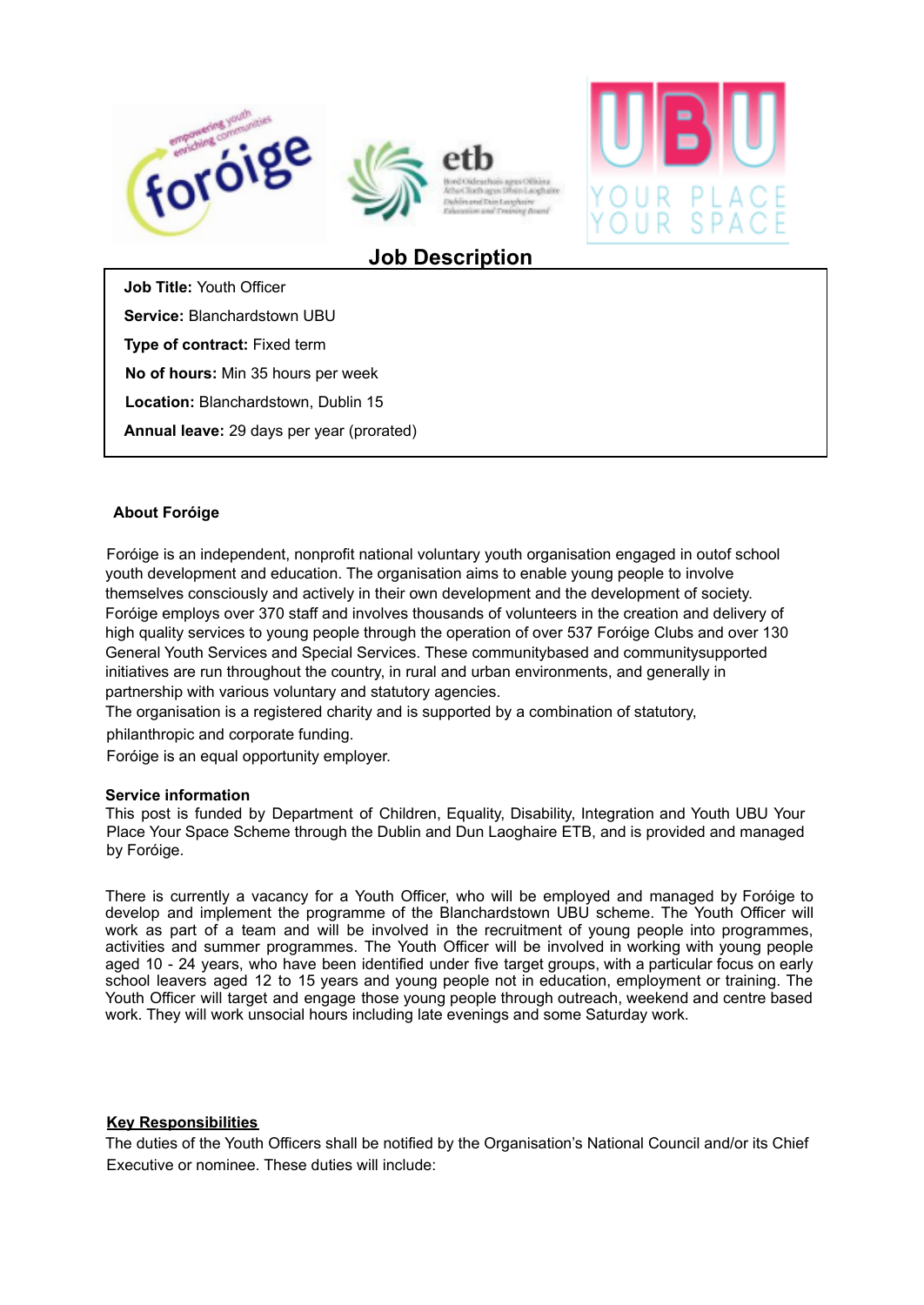- Working with the Dublin 15 community and with other professionals to identify the young people to be targeted for the Service.
- In conjunction with the team in the Service, being responsible for the design, organisation/co-ordination and implementation of educational and support programmes with the target group of young people, who are most at risk in the area, partiuclary early school leavers and young people not in education, training or employment.
- Enlisting the support of parents, family members and other volunteers and enabling them to engage effectively with the target group in youth development activities.

● Provision of other youth work interventions including design, facilitation and evaluation of summer programmes, school holiday programmes and occasional weekend work. ● Together with the other youth officers, provision of late night outreach work and some Saturday work

- Attending meetings and preparing written reports as required for the Management/Advisory Committee and funders.
- Recruitment and training of volunteers to work in partnership with the team.
- Reporting to the Foróige Manager.
- Any such other relevant duties as the board of Foróige and/or the Chief Executive Officer or the nominee of the Chief Executive shall deem necessary for the effective implementation of Foróige's policy and programmes and the Programmes of Mulhuddart Community Youth Service

## **Professional Qualifications and Experience**

Education to National Diploma or Degree standard (note: candidates with exceptional,

relevant work experience may also be considered in lieu of degree qualifications) (E)

Paid or voluntary, experience working with young people (D)

A minimum of 1 year relevant work experience (D)

Access to car and full Irish driving licence (E)

## **Person Specification**

Good interpersonal skills, including ability to liaise with a wide range of contacts and build and maintain effective working relationships.

Excellent standards of accuracy and attention to detail.

Ability to be proactive, use own initiative and work effectively within a pressurised

environment. Positive and flexible approach to team working

Good written communications skills, including ability to draft summary information and correspondence.

Good computer skills, including Word processing, MS Access, Excel, Internet

and PowerPoint.

## **Requirements of all Foróige staff**

Commitment to the purpose of Foróige and to work within the values, policies and procedures of the organisation.

To act consistently in a professional manner at all times.

To participate in regular supervision with your line manager.

Flexibility in relation to hours of work to meet the needs of the work. Work during unsocial hours may be required.

Identify training needs with your line manager and participate in training opportunities appropriate to the role.